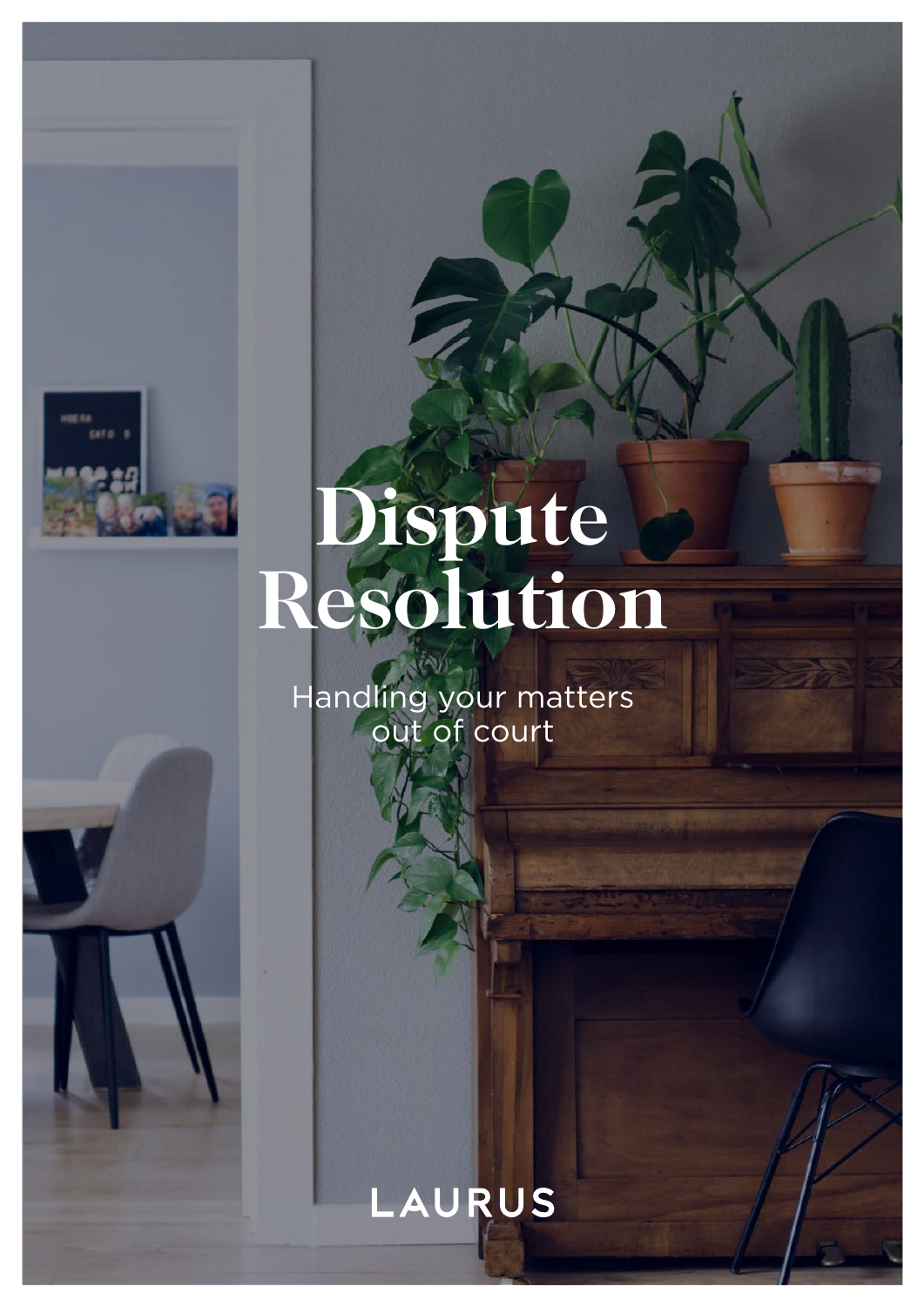In family matters, your wellbeing is our **DERVIEW first concern. That's why we offer a range of dispute resolution services to settle matters outside of the courtroom.**

Each individual case has different requirements. Dispute resolution refers to the ways we meet your needs without the stress of a trial. Our expert team can guide you through alternative means of managing a separation, family or financial arrangements. It's often faster and more cost-effective than going to trial, but if you do decide to litigate, our experts can take care of that too.

Understanding and supporting all of our clients is our top priority. Our team's skill and experience with complex issues means they can give you robust support throughout your dispute resolution proceedings. They'll discuss with you the method which will best fit your needs and will achieve your desired outcome.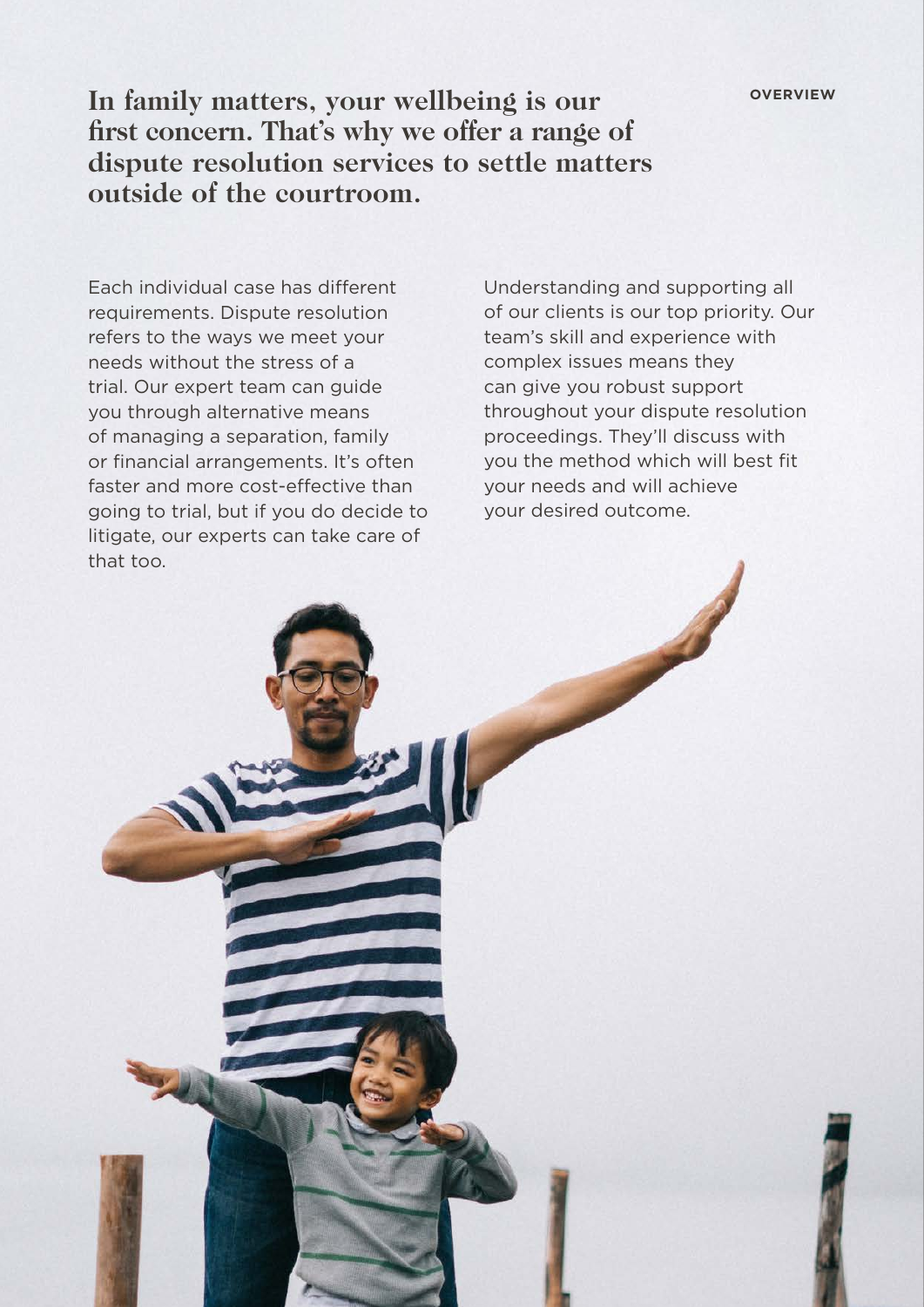

#### **WHY CHOOSE LAURUS?**

We think legal matters should be jargon-free, efficient and completed with the minimum of fuss. Our lawyers have got the right expertise to put your needs at the centre of everything they do, which is why we're happy to help you explore alternative ways of resolving your case.

Our dispute resolution team is led by experts with decades of experience in ADR and family law. They're accredited by the Family Mediators Association, an industry governing body, and active members of Resolution, who promote best practice in family law.

Complimentary to our in-house experience we have longstanding relationships with a network of industry leading experts in dispute resolution which includes Barristers, QCs and Judges. We will ensure you have the best team around you to achieve the outcome you desire.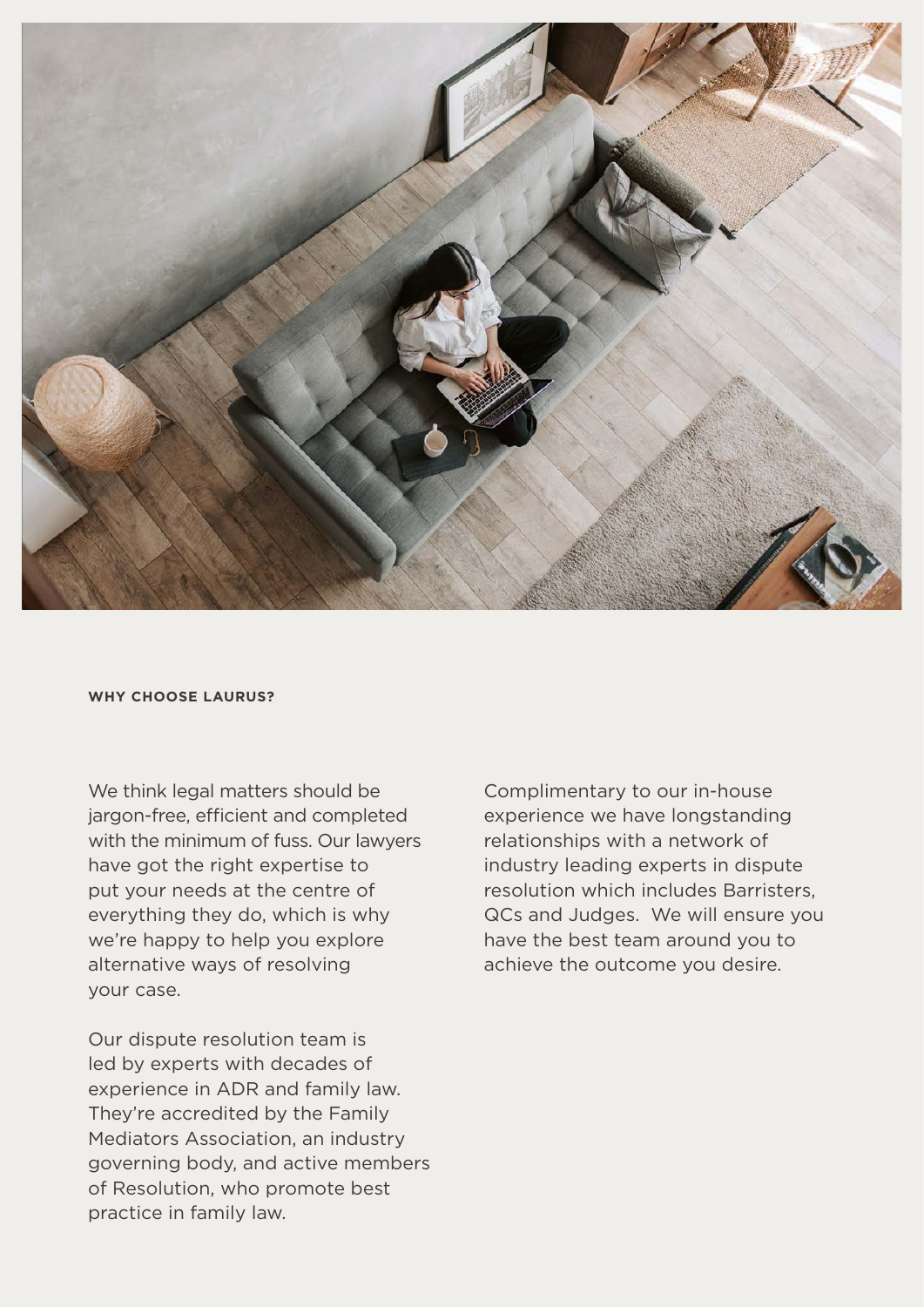

**WILLIAM HOGG FMCA HEAD OF DISPUTE RESOLUTION**

William is an authority on mediation in the family law space, with 40 years' experience in high-conflict, high-profile family issues. His qualifications include being an FMA accredited mediator, and he is able to undertake direct consultation with children as a result of dedicated training. This experience takes him on matters across the country, as well as to lecture on family mediation internationally.

- **& 020 3146 6300**
- **⊠** william.hogg@lauruslaw.co.uk



**STEVEN GASSER DIRECTOR OF FAMILY LAW**



**DARREN FRANCIS SENIOR ASSOCIATE, CHILD MATTERS SPECIALIST**



**INGRID STARCIC ASSOCIATE**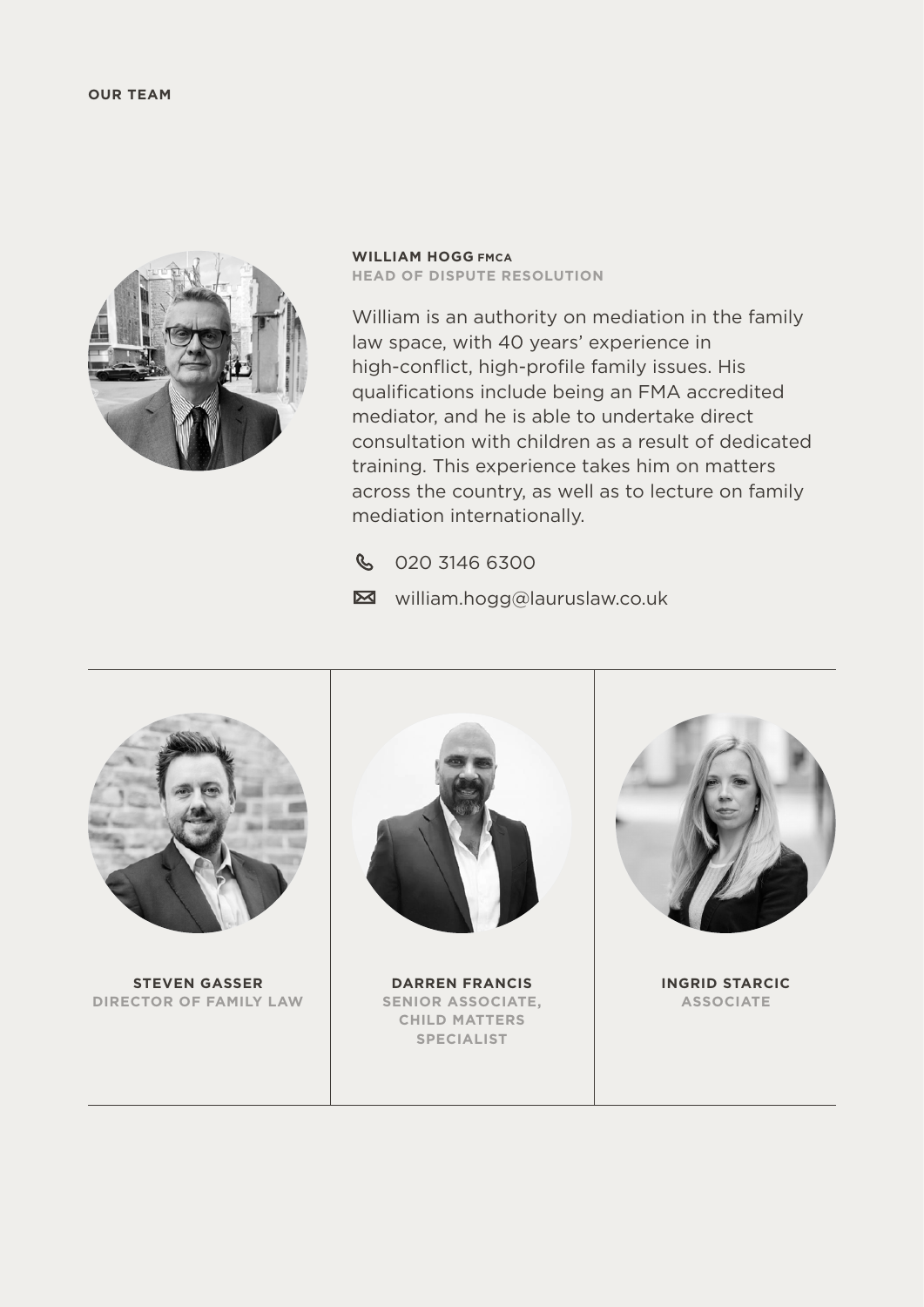### **MEDIATION & CHILD INCLUSIVE MEDIATION**

Often, separating couples need help resolving finances and making child arrangements that have their children's best interests at front of mind. With mediation, we provide the space to talk and make agreements in a structured, professional environment.

# **ARBITRATION**

Family arbitration is a fast, confidential alternative to taking your dispute to court. The arbitrator's final decision is legally binding, like a court ruling, but the waiting times are shorter, so you won't have to put your life on hold.

Arbitration gives you the privacy you deserve in challenging times. No press is allowed at your hearings, and you'll be in a much less formal, more comfortable venue than at court.

#### **EARLY NEUTRAL EVALUATION (ENE)**

When separating couples disagree on issues in a case, early neutral evaluation can tell you what a Judge's ruling would be – without the cost and worry of going to court. With ENE, we can help bring clarity and impartiality to your negotiations.

# **PRIVATE FDR**

An FDR (financial dispute resolution) allows you to find out, from a lawyer, the likely outcome of your case. You can use this information to make your own, fair decisions on a settlement, without a Judge imposing one on you. There will be no press or third party intrusions, and you'll be in a comfortable location of your choosing, to help you achieve an agreement at a pace and environment that suits you.

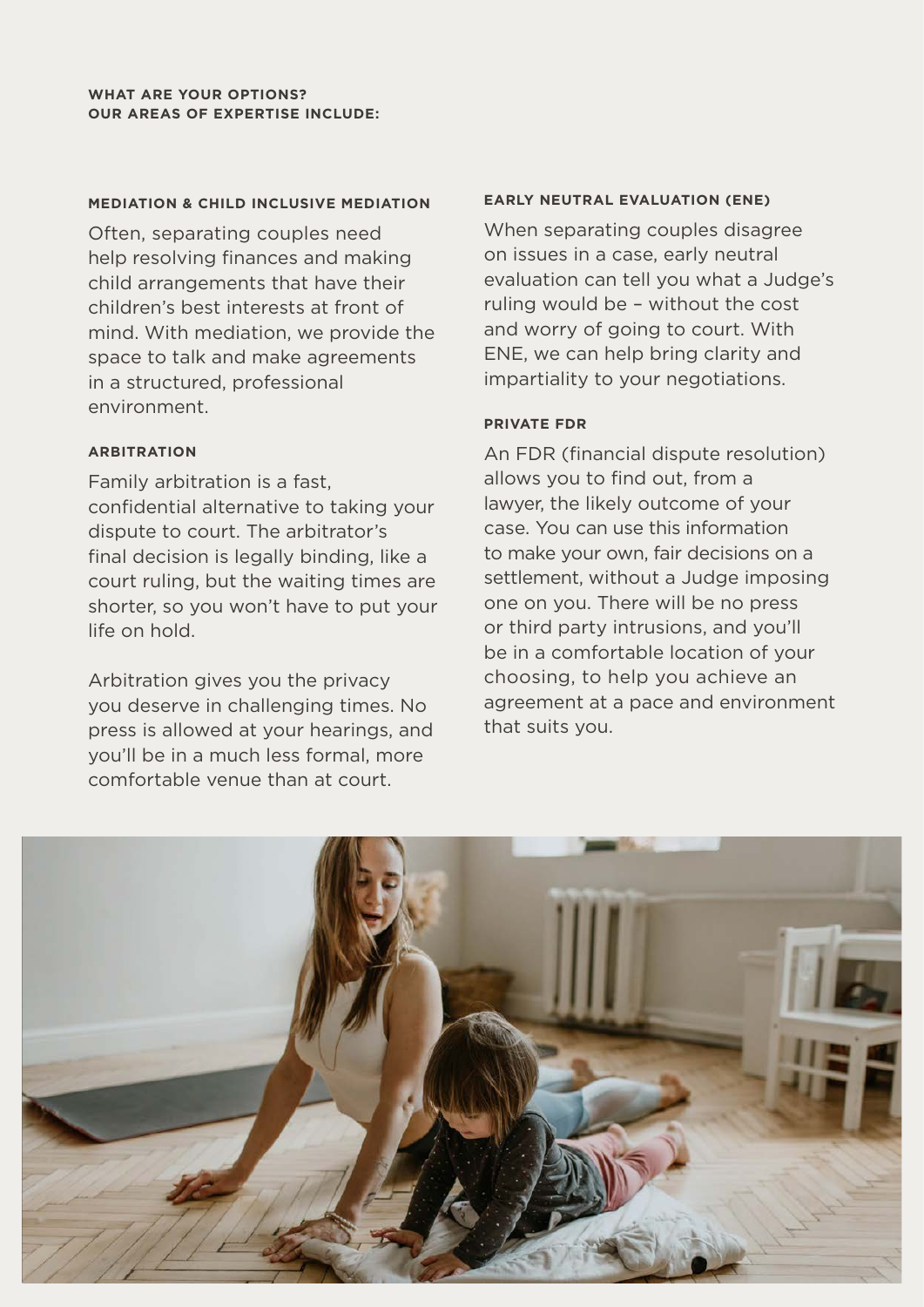We pride ourselves on being entirely transparent in our legal fees, as well as any anticipated third-party costs you may incur during the course of your matter.

Our lawyers work on an hourly rate which will be communicated to you clearly when discussing how we can help you. We will also give you a clear indication of how much of our time will be required and update you every step of the way.

Where we are able to work on a fixed-fee basis, this will be agreed with you at the outset of your case alongside a clearly defined timeframe to help to resolve your dispute.